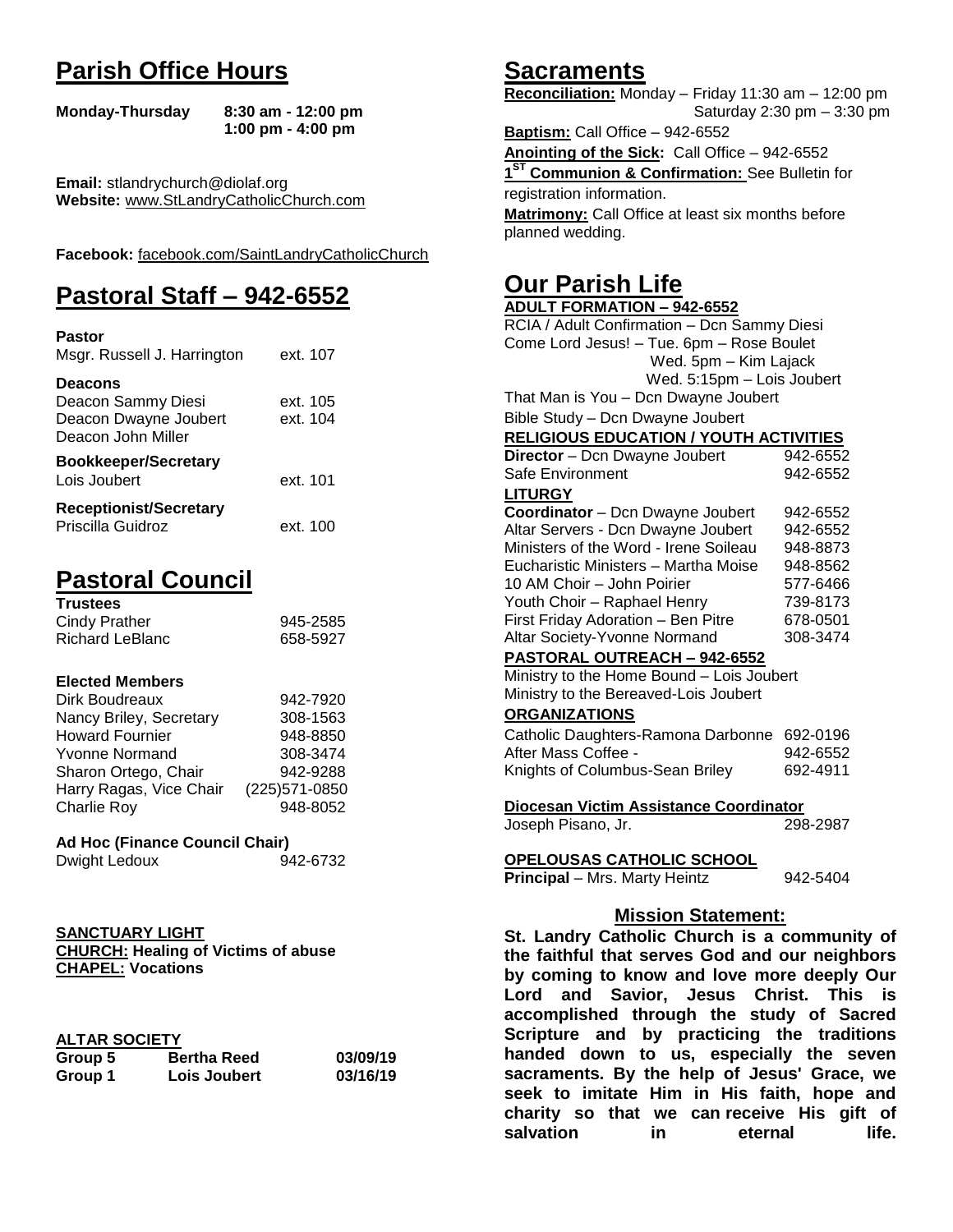# *From the desk of Msgr. Harrington:*  **Pastoral Reflection #29**

As we are cruising through the 'busyness' of life, Lent is the opportunity to slam on the brakes. It is the time to be centered, to be mindful, to be reflective, to be engaged in good works and sacred actions. It is the time to remind ourselves that Jesus is at the very center of who we are.

After His baptism in the Jordan River, Jesus is led by the Spirit into the desert. This is the holy place where Jesus grapples with His god/human identity. How faithful can He be in the face of temptation and doubt? How faithful can He be to the Father and to Himself? What will be His journey? What will be His purpose?

The forty-day experience in the desert gives Jesus that opportunity to search His own heart. Our Lenten journey offers us that same opportunity. Where is our heart? Who are we as Catholics, Christians, disciples? Who are we as children of God, desperate enough to hold us to Himself that He would send His son to usher us to Himself? What can we do to open our hearts for this wonder filled journey of Lent?

That is why we fast, abstain, do penance, do good works in this holy season; to allow ourselves to be overwhelmed by God's grace to come to a greater awareness of Him and ourselves as His children. As children we tried to 'give up' the things we hated to lighten the burden of our sacrifice. We thought we could fool our parents and God by our stingy offering. We 'gave up" stuff because we were supposed to, not because we wanted to.

Whatever penance we participate in during Lent is to come from our heart. It is to remind us that Jesus is the center of our desert. That the Spirit once again leads Him into our desert to bring life, clarity, fidelity, mercy and compassion. He enters our desert to teach us anew how to love. One of the ways He enters is through our penance. Whatever we choose we hope to discover Him pouring life-giving water in the arid corners of our hearts. We hope to find Him pruning and nurturing the twigs that have become withered in the heat of the sun. We hope that he brings a new spring into our winter. The word 'lent' comes from the Old English which means 'spring season'.

The Church asks us to abstain from meat on Ash Wednesday, Good Friday and all the Fridays in Lent, as well as fasting on Ash Wednesday and Good Friday. We are to develop our own acts of penance for this holy season: doing good works, participating in the sacraments of reconciliation and eucharist, creating more time for prayer and reflection, abstaining from activities that serve as distractions. There are numerous things that we can do to allow God's grace to open our hearts to His presence.

Lent is not meant to be a time to additionally burden ourselves with toxic shame and destructive guilt. It is a new spring, a new dawning, a penitential opportunity to process toward resurrection and Easter joy. We do ourselves and this holy season a disservice if we just pile on the disgrace and disappointment that we think God sees in us. We insult Him when we relegate Him to the angry judge who looks away from us in utter disgust. Lent is the time He really looks at us in His compassion and mercy and empowers us to become more like the One who frees us from sin. He is enfleshed in us to help us to remember the covenant; we are His people, He is our God. He loves us beyond our incompleteness and calls us to do the same. It is a new spring. It is a new life.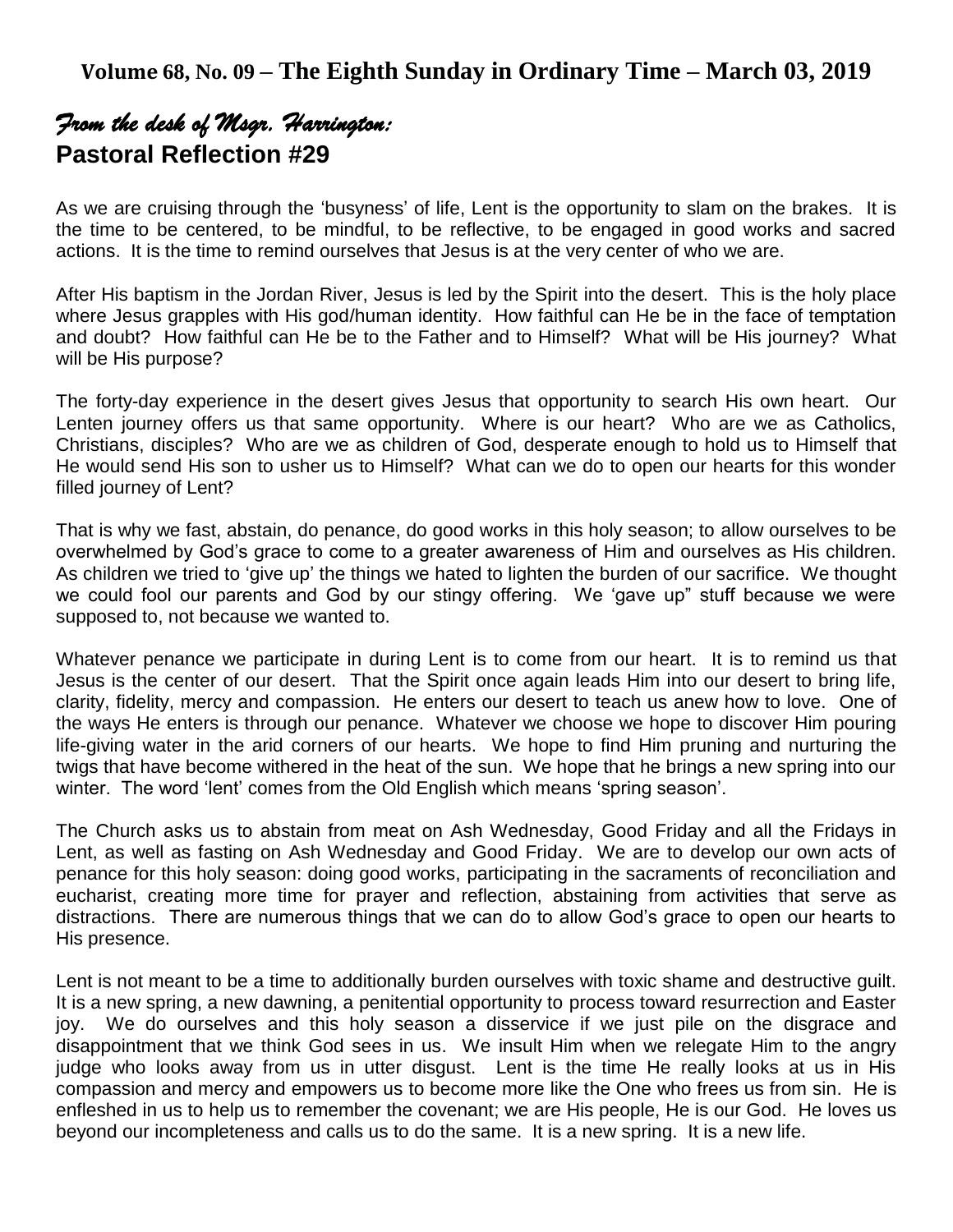## **POPE FRANCIS' INTENTIONS –**

**Recognition of the Right of Christian Communities -** That Christian communities, especially those who are persecuted, feel that they are close to Christ and have their rights respected.

# **OFFERTORY COLLECTIONS –**

| <b>February 24, 2019</b>           |           |
|------------------------------------|-----------|
| <b>REGULAR</b>                     | \$7114.96 |
| <b>GOAL</b>                        | \$9000.00 |
| Maintenance & Repair Fund          | \$45.00   |
| <b>Maintenance Endowment</b>       | \$20.00   |
| Poor / Needy                       | \$310.00  |
| <b>Black &amp; Indian Missions</b> | \$856.00  |

Thank You for Your Generosity!

#### **Second Collection**

**03/03/19 –** Maintenance & Repair Fund **03/10/19 –** Bishop's Services Appeal

#### **REMINDERS FOR THE WEEK**

| Sun. - 03/03       |                              |
|--------------------|------------------------------|
| 9:00am             | <b>Elementary CCD</b>        |
| 3:30 <sub>pm</sub> | <b>NO Confirmation Class</b> |

- **Mon. - 03/04 (Office Closed) 5:45pm** Rosary @ Lafleur Monument
- **Tue. - 03/05 (Office Closed)**

**6:00pm** Come, Lord Jesus!

#### **Wed. - 03/06 (Ash Wednesday)**

| 6:00am  | TMIY              |
|---------|-------------------|
| 12:05pm | <b>MASS</b>       |
| 5:00pm  | Come, Lord Jesus! |
| 5:15pm  | Come, Lord Jesus! |
| 5:30pm  | <b>MASS</b>       |

#### **Thu. - 03/07**

- **Fri. - 03/08 – Office Closed 7:00am** 1 1<sup>st</sup> Friday Adoration
- **Sat. - 03/09**

**8:00am** Mass in **Church**

### **ARE YOU A REGISTERED PARISHIONER?**

**Please don't take for granted that you are registered in the parish just because you attend Mass here. Census Forms are available at the back of church or by calling or coming by the office during business hours.**

## **READINGS FOR FAITH SHARING The Eighth Sunday in Ordinary Time**

**Sirach 27:4-7** Praise no one before he speaks. **Psalm 92** "Lord, it is good to give thanks to you."

**1 Cor 15:54-58** God gives us victory through our Lord Jesus Christ.

Luke 6:39-45 From the fullness of the heart the mouth speaks.

Wisdom literature is chock full of aphorisms---short, pithy statement of truth---and the opening reading from Sirach is typical. Jesus shares some of his own with his disciples, and even the psalmist and Saint Paul's letter include a few. These oft-heard sayings come from seldom-heard passages, however. Due to the variability of the liturgical seasons, these particular readings have not been proclaimed at Mass for over twenty years. Let us seize this opportunity to listen to the wise words.

#### **PRAY FOR OUR SEMINARIANS**

| -Cade LeBlanc    | St. Thomas More, Eunice   |
|------------------|---------------------------|
| -Matthew Pitre   | St. Thomas More, Eunice   |
| -Michael Vidrine | St. John, Melville        |
| -Trey Fontenot   | Sacred Heart of Jesus, VP |

Father, in your plan for our salvation you provide shepherds for your people. Fill your Church with the spirit of courage and love. AMEN.

# **PRAY FOR A PRIEST EACH DAY**

| <b>Sunday, 03/03</b> | <b>Bishop Douglas Deshotel</b> |
|----------------------|--------------------------------|
| <b>Monday, 03/04</b> | <b>Bishop Emeritus Jarrell</b> |
| Tuesday, 03/05       | Fr. William Schambough         |
| Wednesday, 03/06     | Fr. Gary Schexnayder           |
| Thursday, 03/07      | Fr. Paul Schott, SJ            |
| <b>Friday, 03/08</b> | Fr. Andrew Schumacher          |
| Saturday, 03/09      | <b>Fr. Clinton Sensat</b>      |

Eternal Father, we lift up to You, these and all the priests of the world. Sanctify them. Heal and guide them. Mold them into the likeness of Your Son Jesus, the Eternal High Priest. May their lives be pleasing to You. In Jesus' name we pray. AMEN

### **AFTER MASS SOCIALS**

**Each Sunday, following the 8am and 10am Masses we gather in the South Sacristy of the church for coffee & donuts and FELLOWSHIP! Everyone is welcome! Please use the outside entrance near the southeast corner of the church. Please do not enter through the sanctuary.**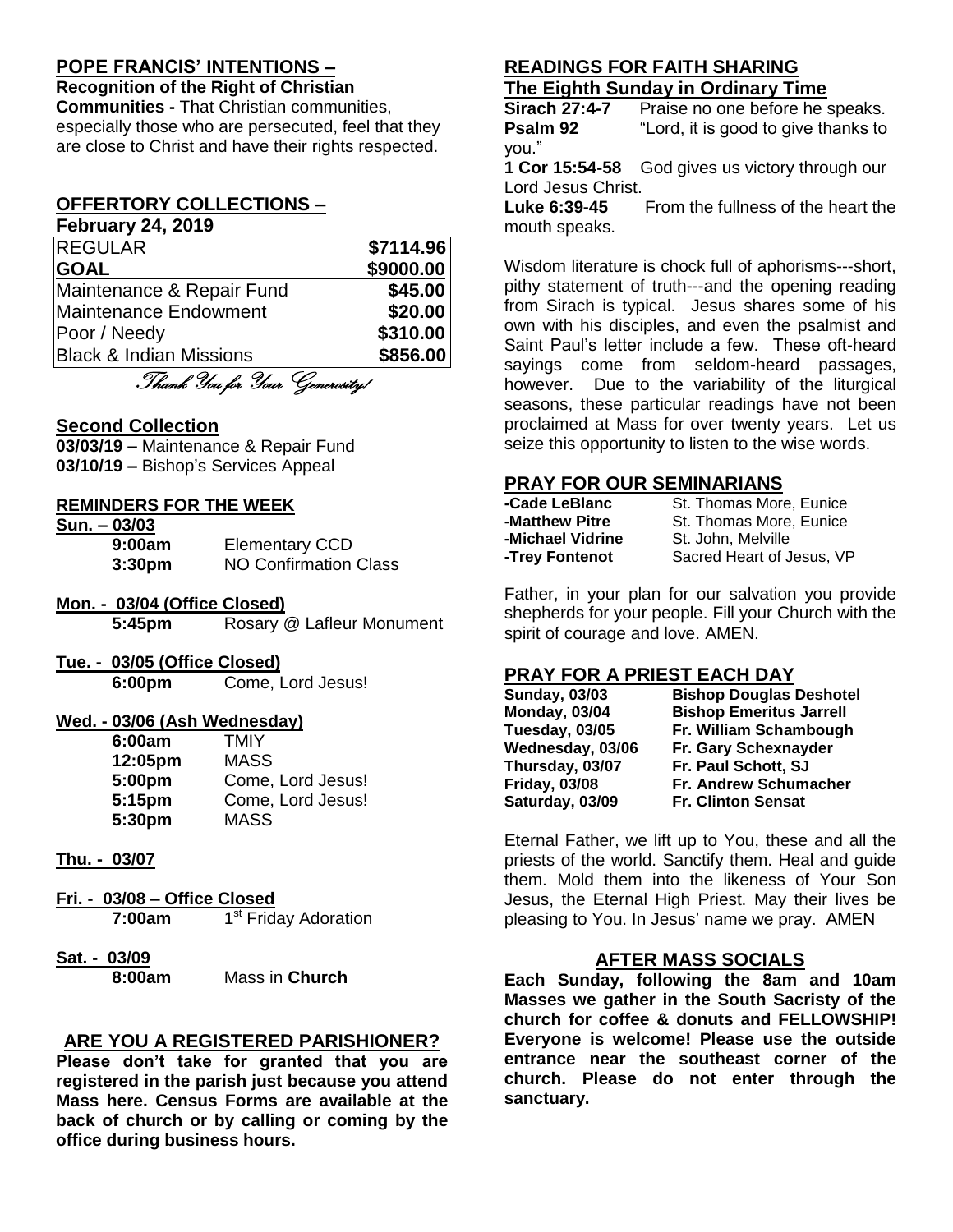# **MASS INTENTIONS**

## **Saturday, March 02**

**4:00pm** Rev. Joseph C. DeLuca; Norris Leger,Toby & Winnie Lalonde & Family; Leroy Huguet; Barbara Burleigh Thibodeaux; The family of Charles & Mercedes H. Going; Nita & J. Y. Bordelon, Sr.; Billie, Derbes & Hilda Soileau; Patrick Murray Labbe; Carolyn M. Bertrand; Madelyn McKinney; M/M Robert Going Sr. & Families; The family of Wm. & Dorothy Hatch; Wayne, Jeanette & Jonathan Lalonde; Leonce Lalonde Jr.; Leonard Stevens, Sr.; The Sick & Dying; J.C., Bernice, Cyril James Diesi II & Peyton Cornette; Anna Lois Joubert; Murphy Allen Lanclos, Sr.; Janette Sylvester; Souls in Purgatory; Come, Lord Jesus Groups

## **Sunday, March 03**

**08:00am** Velta Dupre Bajat; Bernel , Arthur & Eva(DA) Fontenot; Lawrence & Beatrice Sylvester Family; Youle, Therese & John Ray Fontenot and Martin J. St. Amand; M/M John, John Jr., Jacob & Michael FaKouri; James E. Martin; Helena Normand (DA);

Special Intention

**10:00am** Al Lopez; M/M Emillian Bodin & Joyce Lagrange; William & Thelma C. Lavergne; M/M Lee Martin, Jon Martin & Loray Martin Bertrand & Rita Darby; Yvonne Guillory Fontenot; Malcolm "Slick" & Margaret Martin; Richard Bordelon; Nita & J. Y. Bordelon Sr.; Lee & Beverly Faul & Mark Capone; The Sick & Dying; John Miller, Jr.; Guise Tran Ho; Harriet H. Doucet; Lawrence Kelly & Darius & Zetta Deville; Joyce & Baby Ortego

**5:00pm** St. Landry Church Parishioners **Monday, March 04**

**12:05pm** Nita & J. Y. Bordelon Sr.; The Sick & Dying

### **Tuesday, March 05**

**12:05pm** Drucella F. Harper; Nita & J. Y. Bordelon Sr.; The Sick & Dying; Harriet H. Doucet **Wednesday, March 06**

**12:05pm** Nita & J. Y. Bordelon Sr.; Drucella F. Harper; Harriet H. Doucet; The Sick & Dying; Special Intention

**5:30pm** Mercedes A. & Scott A. Henry; Souls in **Purgatory** 

### **Thursday, March 07**

**12:05pm** Harriet H. Doucet; Nita & J. Y. Bordelon Sr.; Bobbie Mouton; Winnie, Steve, Ronnie(BD), Dusty Ardoin; The Sick & Dying

### **Friday, March 08**

**12:05pm** Nita & J. Y. Bordelon Sr.; The Sick & Dying

### **Saturday, March 09**

**08:00am** Special Intention; Covington Normand (DA)

# **PRAYER INTENTIONS**

Dannie Ardoin, Brenda & Dennys Baird, Camden Barnard, Victoria Barron, Addi Baquet, Eric Baquet, Mona Bernard, Rada Bono, Derek Bourque, Connie Benoit, James Buford Bergeron, Paula Bienvenu, Robert Bienvenu, Marty Billeaudeau, Randy Bordelon, Ricky Bordelon, Alexandra Boudreaux, Mildred D. Boudreaux, Joan Brady, Judy Smith Briscoe, Eden Broussard, Pat Burleigh, Nico Campbell, Ronnie Collette, Liz Constantino, Betty Cormier, Leroy Darbonne, Glenda G. Darbonne, Francis "Flossie" David, Donald Dean, Angie Dejean, Rose DeKerlegand Barbara Dopson, Lee Dubuc, Wanda Dupre, Glyn Durio, Brandon Fuselier, Glenda Gaudet, Albert Going, Robert Going,Jr., Sarah Groth, Rita Guidroz, Amelia Guillory, Gabrielle Hanson & Family, Norma Hargroder, Jeanette Harville, Carol Hebert, Eva Herbert, Corrace Hollier, Rosalie Jackson, Bryan Fontenot, Linda L. Fontenot, Merci Janise, Jo Ann Jones, Leon Khan, Virgie Lanclos, Lisa Leblanc, Jenny Ledoux, Ronald Leger, Paul Leleux, Cassandra Marceaux, Malcolm Marcus, Kathy Martin, Heather E. Matt, Sidney Matt, Barbara Micheal, Marguerite Miller, Ed Moise, Taylor Morales, Glenda Moreau, Julia Ortego, Gene Paillet, Mary Paillet, Elliot Pavlovich, Keith Pavlovich, Glenda Pitre, Michelle Poulet, Butch Richard, Gerald Roy, The Keith Richard Family, Geneva Scallon, Pap Roy, Clara Smith, Elaine Soileau, Ronald Speyrer. Andrew Stelly, Audrey Stelly, Lonnie St. Cyr, Becky Sylvester, Richard Tatman, Ervin Thibodeaux, Margaret Thibodeaux, Claire R. Venable, Brett Walker, Augustine Wilson, Brad Woodel, Evelyn Wyble, Caleb Zachary

**(It is diocesan policy that we must have permission from any individual that is to be placed on the list of intentions prior to their name being listed.)**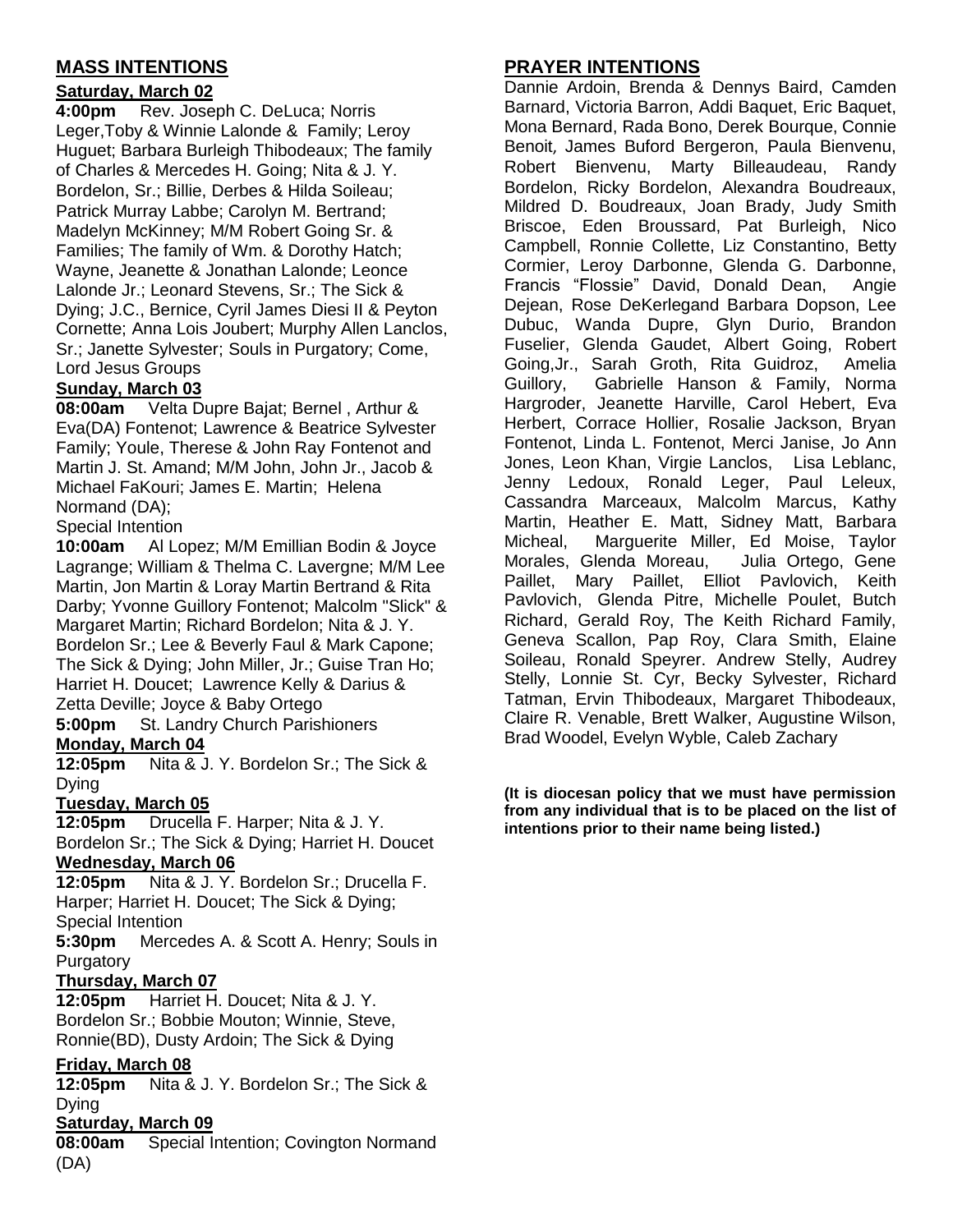#### **St. Landry's NEW MAUSOLEUM**

**When the time comes, where will I be buried? Have I made plans for that? How will my loved ones know my wishes? These are questions that we will all have to answer one day. What would you do if something happened in your family tomorrow? We don't like to think about those things and much less discuss the subject, but death is inevitable. Getting your burial space ahead of time is good family planning and makes good practical sense, especially now that our church is having a new mausoleum program in our historical cemetery.**

**If you buy now, you have choices. There are four different types of doubles, four different levels, also family units. There are different options for payment as well. If you wait until later to purchase, the options will be limited. The moment you sign up you are covered. Now you have the opportunity as husband and wife, and perhaps your entire family, to do your planning together in the privacy of your own home. Taking care of these plans now is a lot easier than to do so following a death.**

**Representatives from American Cemetery Consultants, are now available to meet with you at your home or at the church office to answer questions about the mausoleum and help you to choose the option that is right for you. The number of crypts selected before construction will determine the final size of the mausoleum. Spaces are reserved on a first come basis. Anyone wanting information should either mail in the postage paid reply card from the brochure that was mailed to your home or call 337-935-3570.**

### **LENTEN BIBLE STUDY**

**We will be offering a Bible Study Course on Monday mornings during Lent at 10:00. The study will focus on the Blessed Mother. If you are interested in signing up for the program please call Deacon Dwayne Joubert. The meetings will be held in Valentin Hall.**

#### **ST. JOSEPH'S ALTAR**

**Our Lady or Mercy Church will celebrate the Feast of St. Joseph with a traditional St. Joseph's Altar. Anyone interested in purchasing memorial candles can either call or go by the Our Lady of Mercy parish office.**

### **ASH WEDNESDAY**

**Ash Wednesday (The 1st day of Lent) is March 6 th. Mass times are 12:05pm & 5:30pm.**

## **ALTAR SOCIETY**

**The Altar Society meets on the second Monday of every month at 5:15pm in Valentin Hall. We are always welcoming New Members to be a part of our mission to assist in beautifying our church for the sacred liturgies. Our next meeting will be on Monday, 03/11! For more information call Yvonne Normand @ 337-308- 3474 or Janis Courvelle @ 337-789-0971.** 

#### **ALTAR SERVERS**

**We are always looking for more young people who desire to serve our Lord in this very important ministry! All Students who have made their 1st Holy Communion through HS are invited to become servers… Parents contact Deacon Joubert for more information.**

#### **LENTEN MISSION**

**Save the Date! Our Lenten Mission will be held on the evenings of March 25th & 26th. Mass will be celebrated at 5:30pm followed by the Mission Talk by Father Brent Smith from 6:00pm to 7:00pm. More information is coming soon!**

#### **STATIONS OF THE CROSS**

**Each Friday during Lent we will have the Stations of the Cross @ 5:15pm in church. The Sations will be followed by a simple (But Delicious!) soup and bread supper in the Valentin Hall dining room. Please join us!**

#### **MARIAN STATIONS OF THE CROSS**

**The Way of the Cross in the footsteps and through the eyes of the Blessed Mother will be prayed each Monday during Lent @ 11am.** 

#### **MUSIC MINISTRY**

**We are always looking for new voices to enhance our ministry of liturgical music! If you feel called to share your talents in this capacity, call one of our choir directors – JP Poirior (337) 577-6466 or Rafael Henry (337) 739-8173, or call the parish office and someone will get with you!**

### **KNIGHTS of COLUMBUS**

**The Knights of Columbus, Council #1173 meets on the second Thursday of each month. Call Sean Briley (337) 692-4911 if you are interested in joining.**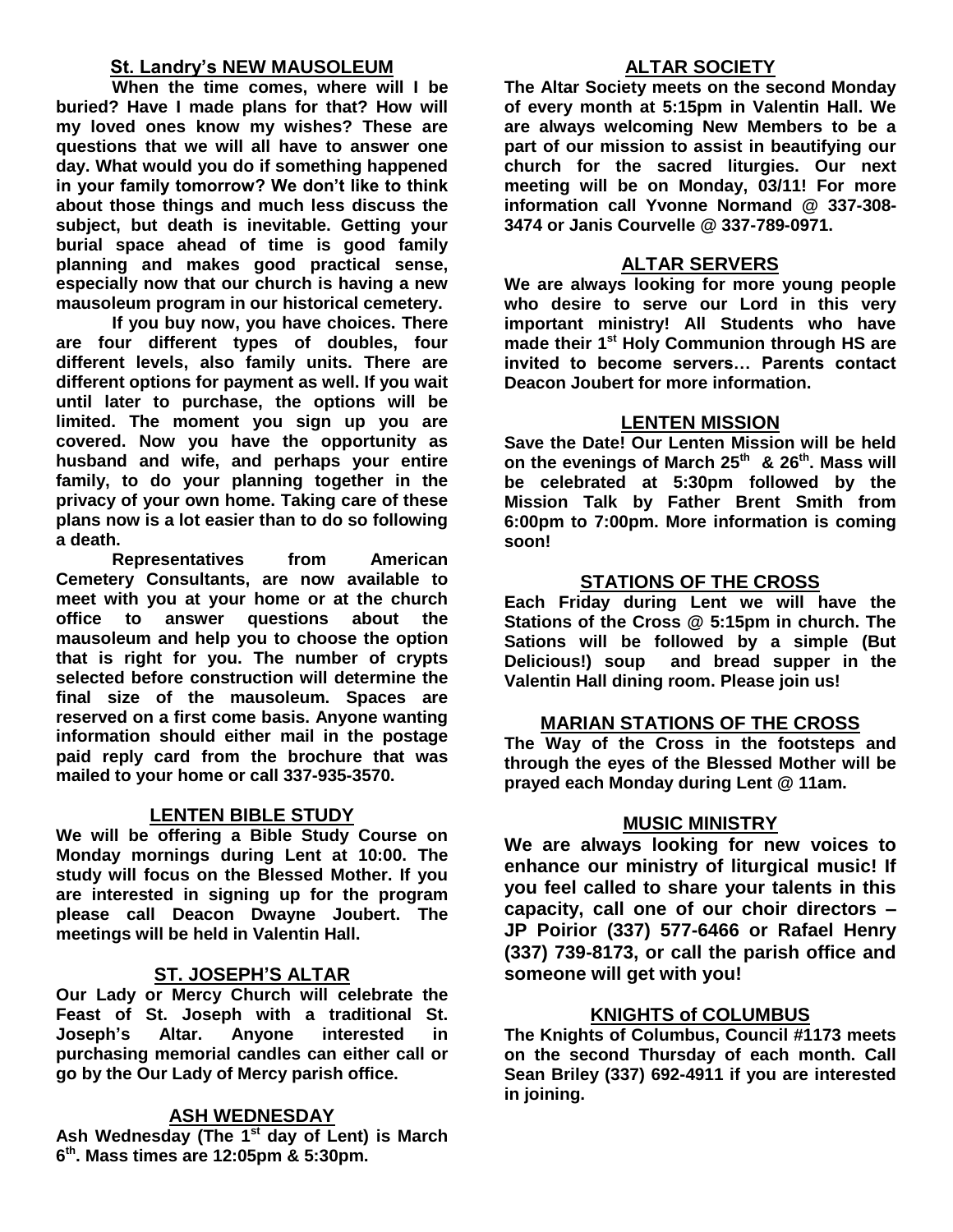# **EXTRA – ORDINARY MINISTERS**

#### **March 09/10**

**Saturday – 4:00pm** 

**Altar Servers:** Broty & Katie Stelly **Extra-ordinary Ministers of the Eucharist:**  Howard Fournier, Julies Roy, Lorna Sue Miller, Paul & Betty Leleux

**Reader:** Nelda Villery

#### **Sunday – 8:00am**

**Altar Servers:** Leigh Labrie, Beau & Ethan Stelly **Extra-ordinary Minister of the Eucharist:** Rose Mariani, Janice Kidder, Jackie Harbour **Reader:** Keith & Yvonne Normand **10:00am**

**Altar Servers**: Noah & Rylee Labruyere, Mia Fuselier **Extra-Ordinary Ministers of the Eucharist:**

Martha Mois, Peter Briggs, Larry Moreau, Jackie Keyes **Reader:** Cindy Prather

#### **5:00pm**

**Altar Servers:** Mark & Myles Collins **Extra-ordinary Ministers of the Eucharist:** Shawn LeBlanc, Marcelle Abshire, Jane Savoy, Kim

LaJack

**Reader:** Gil Deville

## **OCS CORNER**

**OCS takes great pride in the team of 8th graders Gabe Reed, Nolan Fourrier and Rhett Duhon who competed in the Regional Science Fair and placed FIRST in Chemical Energy and SECOND OVERALL in the Junior Division! They were also nominated for Broadcom Masters. We wish the best as they prepare for state competition!**

**Online enrollment opened on February 11. Current students are asked to enroll prior to March 7. New student applications are still being accepted. Anyone interested in more information about OCS can visit the school website [\(www.OCSvikings.com\)](http://www.ocsvikings.com/), check out the OCS Facebook page, or contact Admissions Director Joanne Briley at 337-942-5404 ext. 109. You will be welcomed into the OCS family!**

**Classes will resume on Thursday of this week after the Mardi Gras break.**